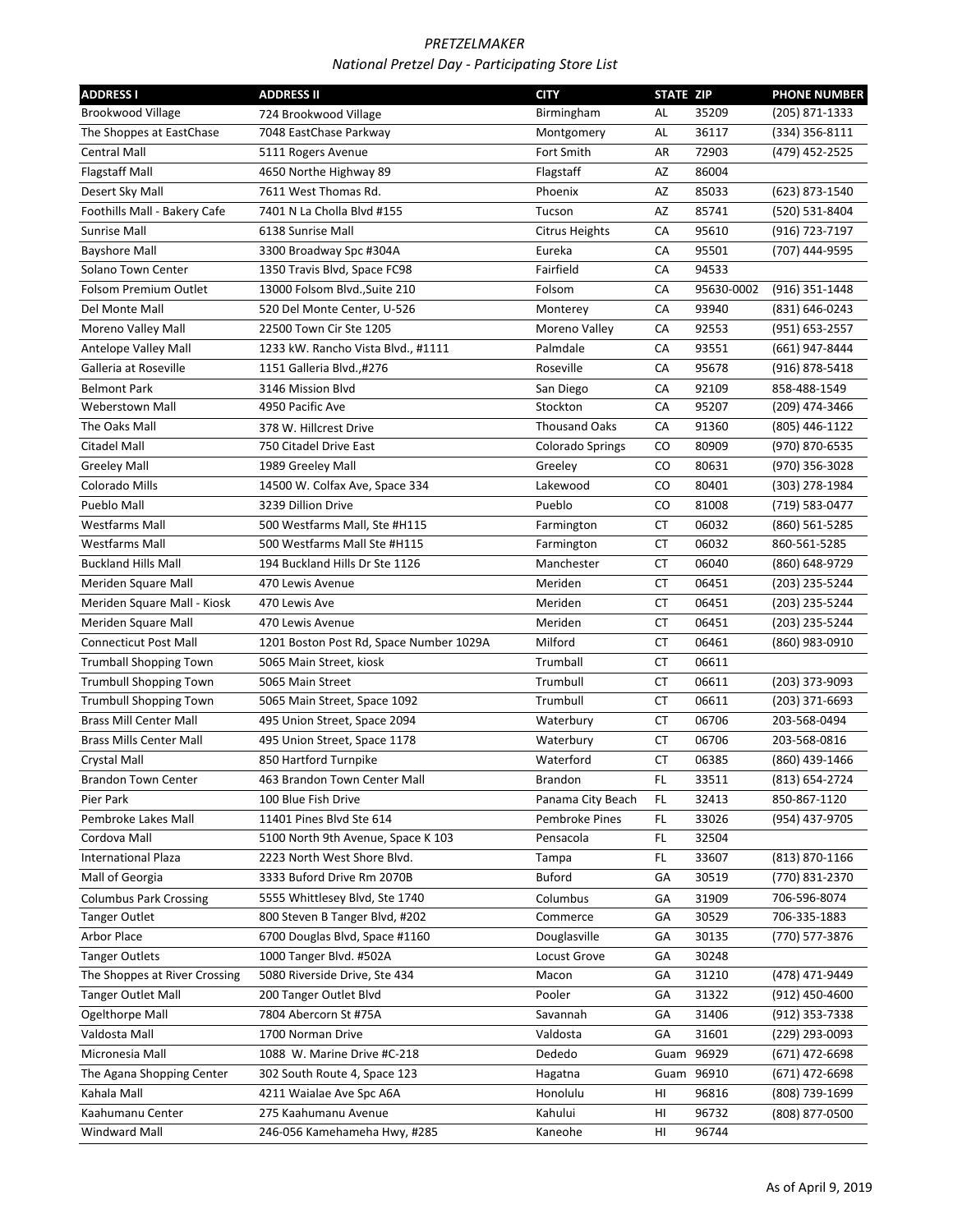| <b>ADDRESS I</b>               | <b>ADDRESS II</b>                       | <b>CITY</b>         | <b>STATE ZIP</b> |            | <b>PHONE NUMBER</b> |
|--------------------------------|-----------------------------------------|---------------------|------------------|------------|---------------------|
| Lindale Mall                   | 4444 1st Ave NE spc 112                 | Cedar Rapids        | IA               | 52402      | (319) 395-9666      |
| Coral Ridge Mall               | 1000 25th Ave, Space #110               | Coralville          | IA               | 52241      | (319) 625-2000      |
| <b>Kennedy Mall</b>            | 555 JFK Road Unit 424                   | Dubuque             | IA               | 52002      | (563) 582-2118      |
| Southbridge Mall               | 100 S Federal Ave Ste 410               | Mason City          | ΙA               | 50401      | (641) 423-1998      |
| Southern Hills Mall            | 4400 Sergeant Road, #530                | Sioux City          | IA               | 51106      | (712) 274-0109      |
| <b>Crossroads Center</b>       | 2060 Crossroads Blvd., Suite 124        | Waterloo            | IA               | 50702      | (319) 287-5458      |
| Pine Ridge Mall                | 4155 Yellowstone Highway,#01111         | Chubbuck            | ID               | 83202      | (208) 637-8015      |
| <b>Grand Teton</b>             | 2300 East 17th Street, Space #1194      | <b>Idaho Falls</b>  | ID               | 83404      | (208) 528-0208      |
| Palouse Empire Mall            | West 1850 Pullman Road                  | Moscow              | ID               | 83843      | (012) 345-6789      |
| <b>Magic Valley Mall</b>       | 1485 Pole Line Road,#258                | <b>Twin Falls</b>   | ID               | 83301      | (208) 735-8199      |
| Manhattan Town Center          | 100 Manhattan Town Ctr Spc 420          | Manhattan           | KS               | 66502      | (785) 587-7368      |
| <b>Central Mall</b>            | 2259 South 9th Street, Spc 144          | Salina              | KS               | 67401      | (785) 827-3933      |
| <b>Ashland Town Center</b>     | 500 Winchester Ave., #112               | Ashland             | КY               | 41101      | (606) 327-0005      |
| Hammond Square Mall            | 2000 SW Railroad Avenue, Suite 750      | Hammond             | LA               | 70403      | 985-340-5055        |
| Holyoke Mall at Ingleside      | 50 Holyoke Street                       | Holyoke             | МA               | 01041-1843 | (413) 532-8401      |
| Holyoke Mall                   | 50 Holyoke Street                       | Holyoke             | MA               | 01041-1843 | (413) 533-2066      |
| Northshore Mall                | 210 Andover St Ste #W192                | Peabody             | MA               | 01960      | (978) 977-9000      |
| Assembly Row                   | 421 Artisan Way                         | Somerville          | МA               | 02145      |                     |
| <b>Fairlane Town Center</b>    | 18900 Michigan Avenue                   | Dearborn            | MI               | 48126      | (313) 336-4097      |
| Westwood Mall                  | 1768 W. Michigan Avenue                 | Jackson             | MI               | 49202      |                     |
| Jackson Crossing               | 1189 Jackson Crossing                   | Jackson             | MI               | 49202      | (517) 787-8003      |
| Mall of Monroe                 | 2121 N Monroe St                        | Monroe              | MI               | 48162      | (734) 243-5852      |
| Viking Plaza Mall              | 3015 Hwy 29 S., Unit 146                | Alexandria          | ΜN               | 56308      | 641-494-7692        |
| Miller Hill Mall               | 1600 Miller Trunk Highway               | Duluth              | ΜN               | 55811      | 218-727-1408        |
| Southdale Center               | 10 Southdale Center, Space 5103         | Edina               | MN               | 55435      | (952) 929-1984      |
| Apache Mall                    | 1201 12th Street                        | Rochester           | MN               | 55902      | 507-258-5858        |
| <b>Crossroads Mall</b>         | 4101 W Division St                      | St. Cloud           | MN               | 56301      | (320) 252-7606      |
| <b>Crossroads Mall</b>         | 4101 W Division St, Space 5534          | St. Cloud           | MN               | 56301      | 320-251-2553        |
| Capital Mall                   | 3600 Country Club Drive                 | Jefferson City      | МO               | 65109      | (573) 636-4475      |
| Mid Rivers Mall 2 - Downstairs | 170 & Mid Rivers Mall Dr                | <b>St Peters</b>    | M <sub>O</sub>   | 63376      | (636) 278-5088      |
| Mid Rivers Mall 1 - Upstairs   | 170 & Mid Rivers Mall Dr                | St Peters           | M <sub>O</sub>   | 63376      | (636) 274-1098      |
| <b>Outlets of Mississippi</b>  | 200 Bass Pro Shop Dr, Space 275         | Pearl               | MS               | 39208      | 769-230-4745        |
| Kalispell Center Mall          | 20 North Main Street, Space A-15        | Kalispell           | МT               | 59901      | (406) 752-7523      |
| Crabtree Valley Mall           | 4325 Glenwood Ave                       | Raleigh             | NC               | 27612      | (919) 783-5702      |
| Prairie Hills Mall             | 1681 3rd Avenue                         | Dickinson           | <b>ND</b>        | 58601      | (701) 277-3455      |
| West Acres Shopping Center     | 3902 13th Ave S., Space #513            | Fargo               | ND               | 58103      | (701) 282-3366      |
| Columbia Mall                  | 2800 Columbia Rd                        | <b>Grand Forks</b>  | ND               | 58201      | 701-765-9336        |
| Conestoga Mall                 | 3404 West 13th Street, Space PK50       | Grand Island        | NE               | 68803      | (308) 382-6187      |
| The Hilltop Mall               | 5011 Second Avenue                      | Kearney             | ΝE               | 68847      | (308) 237-2926      |
| Sunset Plaza                   | 17 Market Lane, Space #51A              | Norfolk             | ΝE               | 68701      | (402) 379-0361      |
| The Boulevard Mall             | 3680 S. Maryland Pkwy, #121             | Las Vegas           | ΝV               | 89109      | (702) 453-9600      |
| Crossgates Mall                | 1 Crossgates Mall Road                  | Albany              | ΝY               | 12203-5385 | (518) 464-1240      |
| Mall at Bay Plaza              | 200 Baychester Ave, Floor Main Entrance | Bronx               | NΥ               | 10475      | 718-379-0313        |
| Queens Place Mall              | 8801 Queens Blvd                        | Elmhurst            | NΥ               | 11373      | 718-699-0780        |
| Queens Center Mall             | 90-15 Queens Blvd.                      | Elmhurst            | NΥ               | 11373      | (718) 271-5178      |
| Queens Center Mall-Kiosk       | 90-15 Blvd., Space #K10                 | Elmhurst            | NΥ               | 11373      | (718) 271-5178      |
| Queens Center Mall - Cart      | 90-15 Queens Blvd.                      | Elmhurst            | NΥ               | 11373      | (718) 271-5178      |
| Queens Center Mall             | 90-15 Queens Blvd Space 3029            | Elmhurst            | NΥ               | 11373      | (718) 271-5178      |
| Greece Ridge Mall              | 398 Greece Ridge Center, Space #J-1     | <b>Greece Ridge</b> | NΥ               | 14626      | (585) 227-0330      |
| Galleria Mall- Galleria 1      | 1 North Galleria Dr.                    | Middletown          | NΥ               | 10941      | (845)-692-5983      |
| Galleria at Crystal Run        | 1 North Galleria Dr., Space 207         | Middletown          | NΥ               | 10941      | (845) 692-5983      |
| Newburgh Mall                  | 1401 Route 300                          | Newburgh            | NΥ               | 12550-2990 | (914) 805-3189      |
| Marketplace Mall               | 220 Miracle Mile Drive                  | Rochester           | NΥ               | 14623      | 585-424-4841        |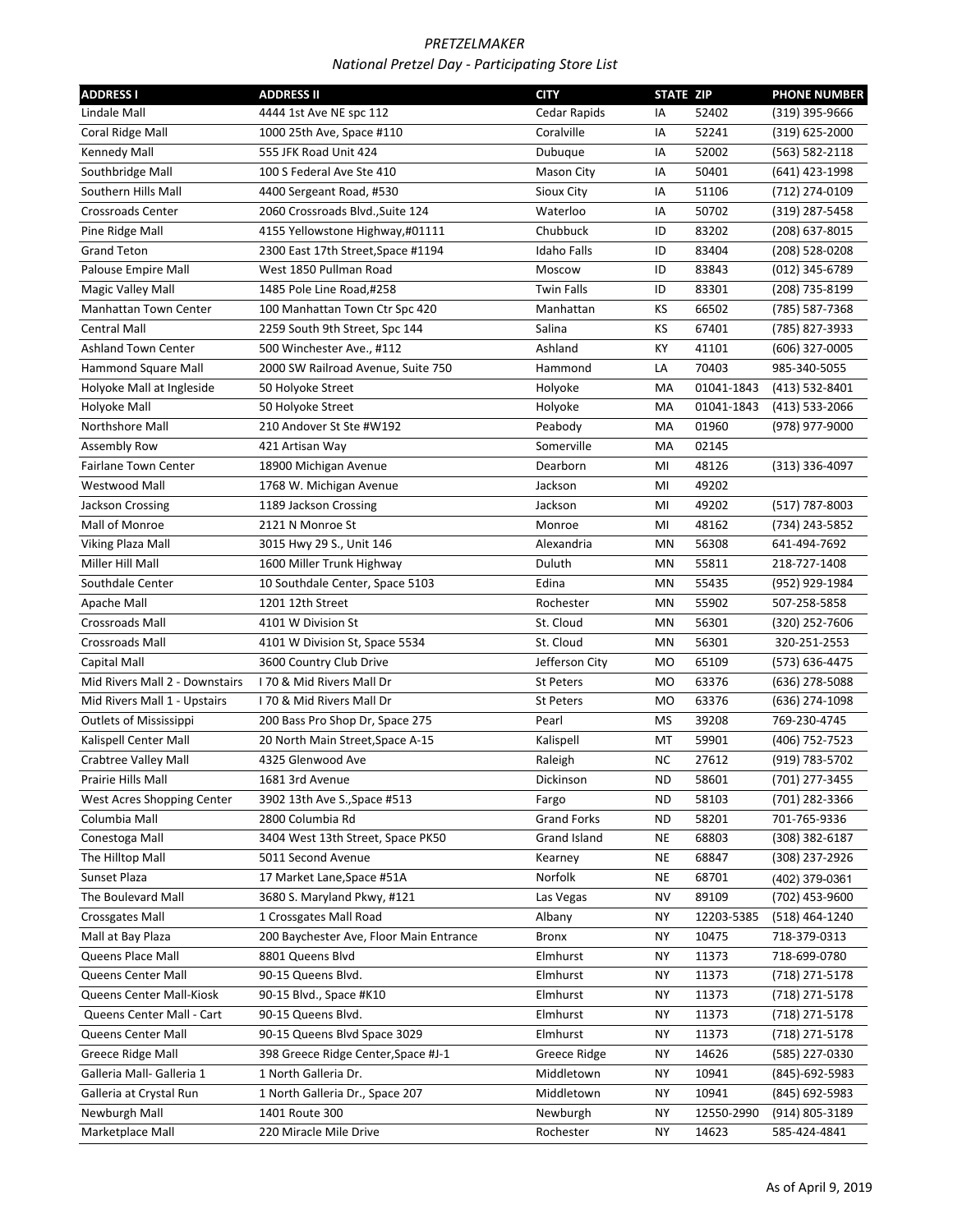| <b>ADDRESS I</b>                                               | <b>ADDRESS II</b>                                      | <b>CITY</b>             | <b>STATE ZIP</b> |            | <b>PHONE NUMBER</b> |
|----------------------------------------------------------------|--------------------------------------------------------|-------------------------|------------------|------------|---------------------|
| <b>Eastview Mall</b>                                           | 7979 Pittsford-Victor Road, Space #G-3                 | Victor                  | NY.              | 14564      | (585) 223-6400      |
| Waterloo Premium Outlet Mall                                   | 655 State Route 318 Unit #A025B                        | Waterloo                | NY               | 13165      | $(315) 539 - 1100$  |
| <b>Richland Mall</b>                                           | 2208 Richland Mall                                     | Mansfield               | OН               | 44906      | (419) 529-8211      |
| Shops at Fallen Timbers                                        | 3100 Main Street #750                                  | Maumee                  | OН               | 43537      | 734-457-2155        |
| Miami Valley Mall                                              | 987 E Ash St Spc 103                                   | Piqua                   | OН               | 45356-4134 | (937) 778-9292      |
| <b>Upper Valley Mall</b>                                       | 1475 Upper Valley Pike                                 | Springfield             | OН               | 45505      | (937) 325-5883      |
| <b>Washington Park Mall</b>                                    | 2350 SE Washington Mall, Space 405                     | <b>Bartlesville</b>     | ОΚ               | 74006      | (918) 331-0296      |
| <b>Central Mall</b>                                            | 200 SW C Ave #127                                      | Lawton                  | ОΚ               | 73501      | (580) 353-7808      |
| Haywood Mall                                                   | 700 Haywood Dr.                                        | Greenville              | SC               | 29607      | 704-795-3544        |
| <b>Coastal Grand Mall</b>                                      | 2000 Coastal Grand Cir Spc 240                         | Myrtle Beach            | SC               | 29577      | (843) 839-2888      |
| Tanger Outlet Center Charleston 4840 Tanger Outlet Blvd, #1098 |                                                        | North Charleston        | SC               | 29418      |                     |
| <b>Sumter Mall</b>                                             | 1057 Broad Street # 55                                 | Sumter                  | SC               | 29150      |                     |
| The Avenue Carriage Crossing                                   | 4670 Merchant Park Circle, Suite 620                   | Collierville            | ΤN               | 38017      | (901) 850-1038      |
| <b>Foothills Mall</b>                                          | 167 Foothills Mall                                     | Maryville               | TN               | 37801      | 865-983-2447        |
| Oak Court Mall                                                 | 4465 Poplar Ave, Space 1200                            | Memphis                 | ΤN               | 38117      |                     |
| Mall of Abilene                                                | 4310 Buffalo Gap                                       | Abilene                 | <b>TX</b>        | 79606      | (325) 232-7808      |
| <b>Barton Creek Mall</b>                                       | 2901 S. Capitol of Texas Highway                       | Austin                  | <b>TX</b>        | 78746      | 512-329-6478        |
| Parkdale Mall                                                  | 6155 East Tex Freeway, Space #G732                     | Beaumont                | TX               | 77706      | (409) 899-3226      |
| La Palmera Mall                                                | 5488 South padre Island Drive, Space 1256              | Corpus Christi          | ТX               | 78411      | 361-991-5200        |
| <b>Sunland Park Mall</b>                                       | 750 Sunland Park Drive Spc BQ7                         | El Paso                 | TX               | 79912      | (915) 833-6416      |
| Cielo Vista Mall                                               | 8401 Gateway Boulevard West I10 & Hawkins Blvd El Paso |                         | TX               | 79925      | (915) 778-3477      |
| <b>Bassett Center</b>                                          | 6101 Gateway West Drive,#D-7                           | El Paso                 | TX               | 79925      | (915) 771-6808      |
| Memorial City Mall II                                          | 303 Memorial City Way Spc 844                          | Houston                 | TX               | 77024      | (832) 358-2447      |
| The Shops at Houston Center                                    | 1200 McKinney St Spc 369                               | Houston                 | TX               | 77010      | (713) 650-0505      |
| Willowbrook Mall I                                             | 1280 Willowbrook Mall                                  | Houston                 | TX               | 77070      | 281-890-2774        |
| Willowbrook Mall I                                             | 1630 Willowbrook Mall                                  | Houston                 | TX               | 77070      | 281-890-6759        |
| Deerbrook Mall                                                 | 20131 Highway 59                                       | Humble                  | TX               | 77338      | 281-446-9009        |
| Killeen Mall                                                   | 2100 South W S Young                                   | Killeen                 | TX               | 76543      | (254) 699-5596      |
| <b>Brazos Mall</b>                                             | 100 Highway 332 W., Space 1508                         | Lake Jackson            | ТX               | 77566      | 281-351-5252        |
| South Plains Mall                                              | 6002 Slide Rd #M40                                     | Lubbock                 | TX               | 79414      | (806) 785-1400      |
| Music City Mall                                                | 4101 E 42nd St #L 30                                   | Odessa                  | TX               | 79762      | (432) 363-8252      |
| Pasadena Town Square                                           | #273 Town Square Mall                                  | Pasadena                | TX               | 77506      | (713) 475-1133      |
| <b>Pearland Mall</b>                                           | 11200 Broadway, Space 1375                             | Pearland                | TX               | 77584      | 281-351-5252        |
| <b>Sunset Mall</b>                                             | 4001 Sunset Drive                                      | San Angelo              | ТX               | 76904      | (325) 223-1111      |
| Rolling Oaks Mall                                              | 6909 North Loop-1604 East #K4                          | San Antonio             | TX               | 78247      | (210) 651-5576      |
| Northstar Mall                                                 | 7400 San Pedro Ave, Space #1580                        | San Antonio             | ТX               | 78216      | (210) 541-9552      |
| South Park Mall                                                | 2310 SW Military Dr Ste 110                            | San Antonio             | TX               | 78224      | (210) 924-7258      |
| Ingrahm Park Mall                                              | 6301 NW Loop 410 Spc #P7                               | San Antonio             | ТX               | 78238      | (210) 647-7910      |
| Tanger Outlet Mall                                             | 4015 I35 South                                         | San Marcos              | ТX               | 78666      | (512) 392-6989      |
| <b>Woodlands Mall</b>                                          | 1201 Lake Woodlands Dr, Spc 1074                       | The Woodlands           | ТX               | 77380-5001 | (281) 362-1452      |
| Victoria Mall                                                  | 7800 North Navarro, Space 381                          | Victoria                | ТX               | 77904      | 361-573-0660        |
| <b>Sikes Senter</b>                                            | 3111 Midwestern Parkway #K1                            | Wichita Falls           | ТX               | 76308      |                     |
| <b>Station Park</b>                                            | 915 W Forbush Place                                    | Farmington              | UT               | 84025      |                     |
| Layton Hills Mall                                              | 2070 Layton Hills Mall Ste 11                          | Layton                  | UT               | 84041      | (801) 544-1930      |
| Cache Valley Mall                                              | 1300 N Main St                                         | Logan                   | UT               | 84341      | (435) 752-8822      |
|                                                                | 30 N. State St                                         | Morgan                  | UT               | 84050      |                     |
| <b>Fashion Place</b>                                           | 6191 S. State Street, Suite D-302A                     | Murray                  | UT               | 84107      | (801) 266-4434      |
| Newgate Mall                                                   | 1027 Newgate Mall, Space #35                           | Ogden                   | UT               | 84404      | (801) 627-5624      |
| Newgate Mall                                                   | 1124 Newgate Mall                                      | Ogden                   | UT               | 84404      | (801) 394-6866      |
| University Mall I                                              | 575 E University Pkwy Ste M214                         | Orem                    | UT               | 84097      | (801) 802-7788      |
| South Town Center Mall                                         | 10450 S. State St., Spc. #1236                         | Sandy                   | UT               | 84070      | (801) 576-0778      |
| Red Cliffs Mall                                                | 1750 E Red Cliffs Dr Spc #125                          | St George               | UT               | 84770      | (435) 673-7681      |
| Valley Fair Mall                                               | Valley Fair Mall, 3601 S. 2700 W.                      | <b>West Valley City</b> | UT               | 84119      |                     |
|                                                                |                                                        |                         |                  |            |                     |